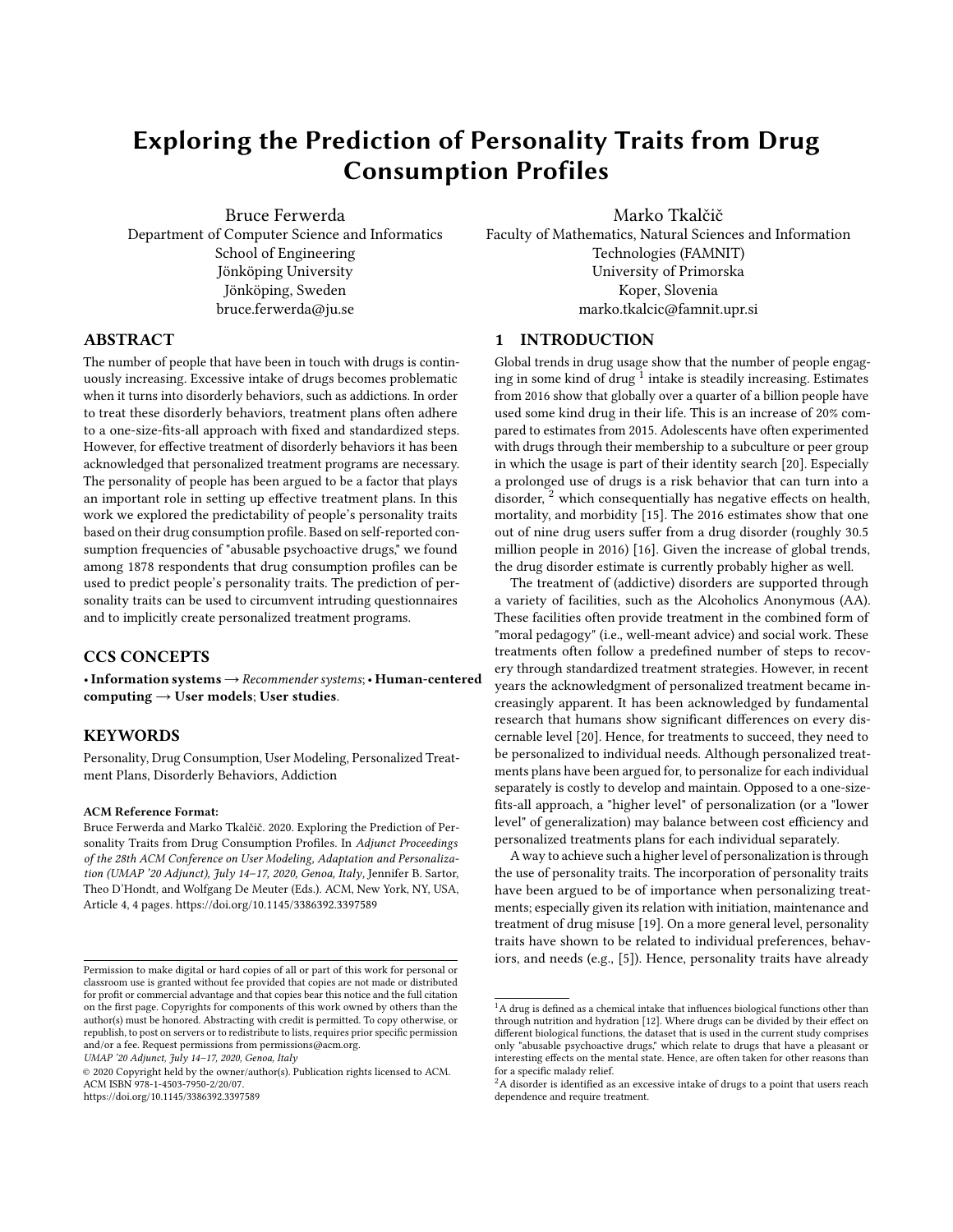been increasingly proposed for personalizing recommender systems in diverse domains (e.g., [\[4,](#page-3-7) [7,](#page-3-8) [9,](#page-3-9) [13\]](#page-3-10)), and has proven to gain a personalization advantage over non-personality based systems [\[9\]](#page-3-9).

In order to support personality-based personalization, attempts have been made to implicitly acquire personality traits to circumvent the use of extensive and intruding questionnaires (e.g., [\[4,](#page-3-7) [6\]](#page-3-11)). For example, data that becomes available through the increased interconnectedness of services (e.g., single sign-on mechanisms with social networking services) has been exploited to predict personality traits from. In this paper we explore the prediction of personality from drug-consumption data. We show that drug consumption profiles consist of information that is useful for personality prediction. Hence, personality can be acquired given a drug consumption profile and thereby a personalized treatment plan can be provided.

## 2 RELATED WORK

Relying on psychological theories and models has gained an increased interest in recommender systems for personalization purposes. The use of psychological theories/models allows for a better and deeper understanding of the root cause of users' behaviors, preferences, and needs [\[8\]](#page-3-12), which in turn allows for findings to easier being applied cross-domains [\[1\]](#page-3-13).

As personality is considered to be reflected in human behaviors, it has been used as a common psychological model for personal-ization. For example, Ferwerda & Schedl [\[4\]](#page-3-7) are using personality traits to personalize music recommendations. Lee & Ferwerda [\[13\]](#page-3-10) proposes the use of personality traits to tailor online educational tools to better suit the learning style. When it comes to drug usage, research has shown the importance of personalizing treatment programs [\[20\]](#page-3-1). For example, related to personality, it has been shown that the treatment of people with a high reward-sensitivity has shown a link with tangible rewards (e.g., money). Another example is the treatment of people with rash impulsivity, which includes training in problem-solving skills with a focus on identifying strategies that allow time for reflection and thereby enabling opportunities for alternative responses [\[19\]](#page-3-4).

There are several ways to acquire personality traits of users [\[3\]](#page-3-14): 1) explicitly through personality quizzes and questionnaires, or 2) implicitly by inferring personality traits through behavioral data. With the former an increased accuracy can be achieved, but is more intrusive and time consuming as users need to participate in the quiz/questionnaire. The latter is more unobtrusive, but accuracy is often compromised as it depends on the quality of the source (e.g., frequency of capturing behavioral data). Recently, research has been focusing on improving explicit personality acquisition; especially with the rise of external data sources (e.g., social networking services) that are increasingly connected with applications through single-on mechanisms [\[4\]](#page-3-7). These mechanisms are retrieving user information from an external data source for the user to conveniently register or sign in to the application. The data that becomes available can be exploited to implicitly acquire personality traits. For example, Quercia et al. [\[17\]](#page-3-15) looked at the characteristics of Twitter messages to make personality trait estimations. Skowron et al. [\[18\]](#page-3-16) used a combination of Twitter and Instagram information to increase the accuracy of personality trait predictions. By looking at personality predictions from drug consumption profile,

<span id="page-1-0"></span>

| Drugs          | Drugs       | Drugs                          |
|----------------|-------------|--------------------------------|
| Alcohol        | Cocaine     | LSD                            |
| Amphetamines   | Caffeine    | Methadone                      |
| Amyl           | Crack       | Mushrooms                      |
| <b>Nitrite</b> | Ecstasy     | <b>Nicotine</b>                |
| Benzodiazepine | Heroin      | Semeron (fictitious drug)      |
| Cannabis       | Ketamine    | Volatile substance abuse (VSA) |
| Chocolate      | Legal highs |                                |

Table 1: Drugs included in the dataset

<span id="page-1-1"></span>

| General dimensions     | Primary factors                              |
|------------------------|----------------------------------------------|
| Openness to experience | Artistic, curious, imaginative, insightful,  |
|                        | original, wide interest                      |
| Conscientiousness      | Efficient, organized, planful, reliable, re- |
|                        | sponsible, thorough                          |
| Extraversion           | Active, assertive, energetic, enthusiastic,  |
|                        | outgoing, talkative                          |
| Agreeableness          | Appreciative, forgiving, generous, kind,     |
|                        | sympathetic, trusting                        |
| Neuroticism            | Anxious, self-pitying, tense, touchy, un-    |
|                        | stable, worrying                             |
|                        |                                              |

Table 2: Five-factor model

personality traits can be implicitly acquired. Hence, time consuming questionnaires can be avoided to provide personalize treatment plans to treat disorderly behaviors.

### 3 METHOD

To explore the predictability of personality traits from drug consumption profiles, we used the dataset of Fehrman et al. [\[2\]](#page-3-17). The dataset was collected between March 2011 and March 2012 with a total of 1885 participants. Participants were asked to respond to 20 legal and illegal drug (see Table [1](#page-1-0) for the drugs that were included in the dataset) consumption questions ("Never used", "Used over a decade ago", "Used in last decade", "Used in last year", "Used in last month", "Used in last week", and "Used in last day") and additionally to fill in the NEO-FFI-R questionnaire, which measures the five personality traits (openness to experience, conscientiousness, extraversion, agreeableness, and neuroticism) through 60-items [\[14\]](#page-3-18) (see Table [2](#page-1-1) for a description of each of the five personality factors).

The original dataset included a fictitious drug (Semeron) to identify over-claimers. We used this variable to identify invalid responses. By removing positive responses to the intake of Semeron, we ended with a dataset that consists of 1879 valid responses for training our personaltiy prediction model.

## 4 RESULTS

We used the learner-based feature selection to select the best features (i.e. drugs) to train our model for predicting personality traits from the self-reported drug intake. All the 19 drugs (see Table [1\)](#page-1-0) that were used in the dataset showed to be relevant features for the prediction of each personality trait. Hence, no further selection of the features was needed.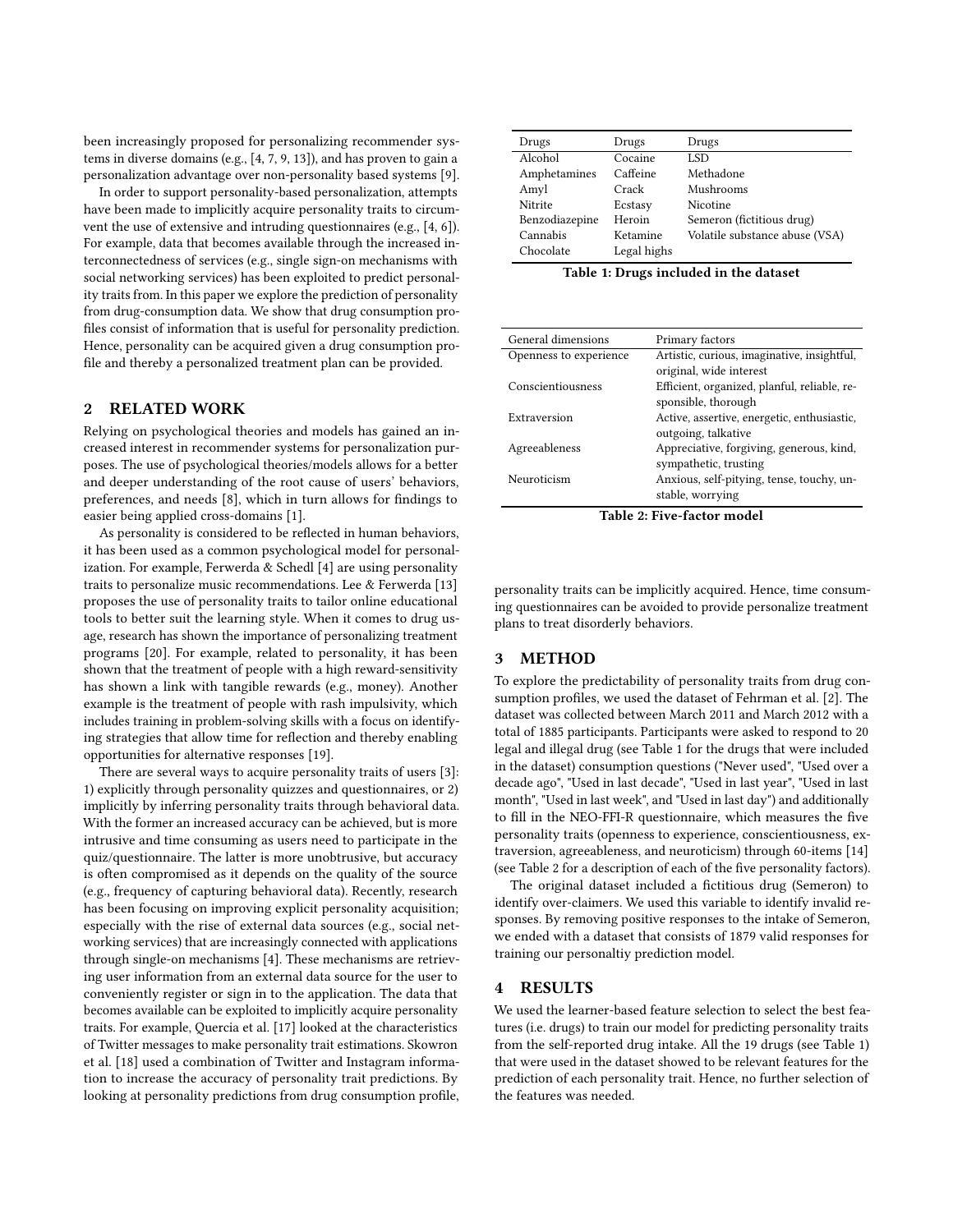<span id="page-2-0"></span>

|    | ZeroR |      | M5' rules Random forest RBF network |      |
|----|-------|------|-------------------------------------|------|
|    |       |      |                                     |      |
| Ω  | 0.98  | 0.85 | 0.88                                | 0.83 |
| C  | 1.00  | 0.92 | 0.92                                | 0.88 |
| E. | 0.99  | 0.95 | 0.97                                | 0.94 |
| A  | 0.99  | 0.94 | 0.95                                | 0.89 |
| N  | 0.98  | 0.95 | 0.96                                | 0.93 |

Table 3: Different predictive models for each personality trait. ZeroR classifier represents the baseline. The boldfaced numbers indicate an out-performance of the baseline. Root-mean-square error (RMSE) is reported (r  $\epsilon$ [1,5]) to indicate prediction performance of the personality traits: (O)penness to experience, (C)onscientiousness, (E)xtraversion, (A)greeableness, and (N)euroticism.

The ZeroR majority classifier was used as the baseline model. Three different classifiers, chosen on the base of previous works on personality prediction, were used and compared against the baseline: M5'rules, random forest, and radial basis function (RBF) network (see Table [3](#page-2-0) for the results). These classifiers are commonly used and have shown to perform well in personality prediction in previous works (e.g., [\[4,](#page-3-7) [6,](#page-3-11) [17\]](#page-3-15)).

We trained our models with the aforementioned classifiers in Weka using 10-fold cross-validation with 10 iterations. For each classifier, we report the root-mean-squared error (RMSE) in Table [3](#page-2-0) to indicate the difference between the predicted and observed values. The RMSE of each personality trait relates to a [1,5] score scale. We first started to train our predictive model with the M5' rules. This is a classifier that has shown to be an effective classifier in previous works on personality prediction (e.g., [\[4,](#page-3-7) [6,](#page-3-11) [17\]](#page-3-15)). The M5' rules outperform the baseline model in predicting all of the personality traits. To further explore possible improvements by other classifiers, we tried out the random forests classifier. Random forests are known to have a reasonable performance when the features consist of high amounts of noise [\[10\]](#page-3-19). Unfortunately, no further improvements were able to be made. The results show that some personality traits were able to be predicted better than the M5' rules, whereas others were more challenging. In an attempt to further improve the prediction model, we used the RBF network classifier. The RBF network is a neural network that has shown to work well on smaller datasets [\[11\]](#page-3-20).

All of the predictive models outperform the ZeroR baseline model in predicting all of the personality traits, with the M5' rules performing slightly better than the random forest, and the RBF outperforming both M5' rules and the random forest.

#### 4.1 Comparison with other predictive models

To be able to put the results into perspective we compare our results with other personality predictive models of prior work in other domains that are using RMSE to measure performance (see Table [4](#page-2-1) for the comparison).

Although the overall performance between different datasets differ, similar trends can be observed on the predictability of each personality trait. The performance of the current dataset does not reach the levels of other datasets, but similar trends are observable

<span id="page-2-1"></span>

|             | <b>RMSE</b> |      |      |        |
|-------------|-------------|------|------|--------|
| Personality | Current     | [6]  | [4]  | $[17]$ |
| traits      | results     |      |      |        |
| $\Omega$    | 0.83        | 0.71 | 0.73 | 0.69   |
| C           | 0.88        | 0.62 | 0.73 | 0.73   |
| E           | 0.94        | 0.98 | 0.99 | 0.96   |
| A           | 0.89        | 0.61 | 0.73 | 0.78   |
| N           | 0.93        | 0.89 | 0.83 | 0.97   |

Table 4: Comparison of personality prediction compared to prior work on Instagram [\[6\]](#page-3-11), Facebook [\[4\]](#page-3-7), and Twitter [\[17\]](#page-3-15) that are using a similar performance measurement. Root-mean-square error (RMSE) is reported  $(r \in [1,5])$  to indicate prediction performance of the personality traits: (O)penness to experience, (C)onscientiousness, (E)xtraversion, (A)greeableness, (N)euroticism.

concerning the predictability of each personality trait. Given that the other datasets are much richer in captured behaviors of people then the dataset in this work, the slight lack in performance does not come as a surprise. Despite of that, similar trends in the results are observable: the most difficult traits to predict are extraversion and neuroticism. With a less rich dataset, we show that personality prediction is possible.

## 5 CONCLUSION & DISCUSSION

In this work we explored the prediction of personality traits from drug consumption profiles. By testing drug profiles based on the consumption of 19 legal and illegal abusable psychoactive drugs, we found that personality traits can be predicted from this self-reported data. For the prediction of all personality traits, we were able to outperform the baseline model by using three different classifiers: M5'rules, random forest, and RBF network. Out of the three tested classifiers, we found that the RBF network performs best across the classifiers that were used. This seems to be in line with findings of prior work that tested multiple classifiers as well (e.g., [\[4,](#page-3-7) [6\]](#page-3-11)). The RBF network has shown to perform well on smaller datasets that are similar in size as used in the current work. Of all personality traits, the prediction of the openness to experience trait gained the highest improvement over the baseline model, while agreeableness gained very little. These results are in line with the performances of prior works in personality prediction (e.g., [\[6,](#page-3-11) [17\]](#page-3-15).

### 6 LIMITATIONS & FUTURE WORK

Although we did not conduct any extensive feature engineering, we were already able to create predictive models that could outperform the baseline model. For future work we will try to improve the current models by creating better features. We see three different situations that need to be addressed: 1) The current dataset does not take into account the consumption frequency related to the drug characteristic (e.g., the consequences of excessive intake of such a drug). For example, caffeine consumption may occur way more frequent than the frequency of consumption of cocaine, 2) We did not look at different age groups (e.g., some drugs may be more "popular" than others), and 3) The nature of the drug consumption question may have introduced a confound for the participants.